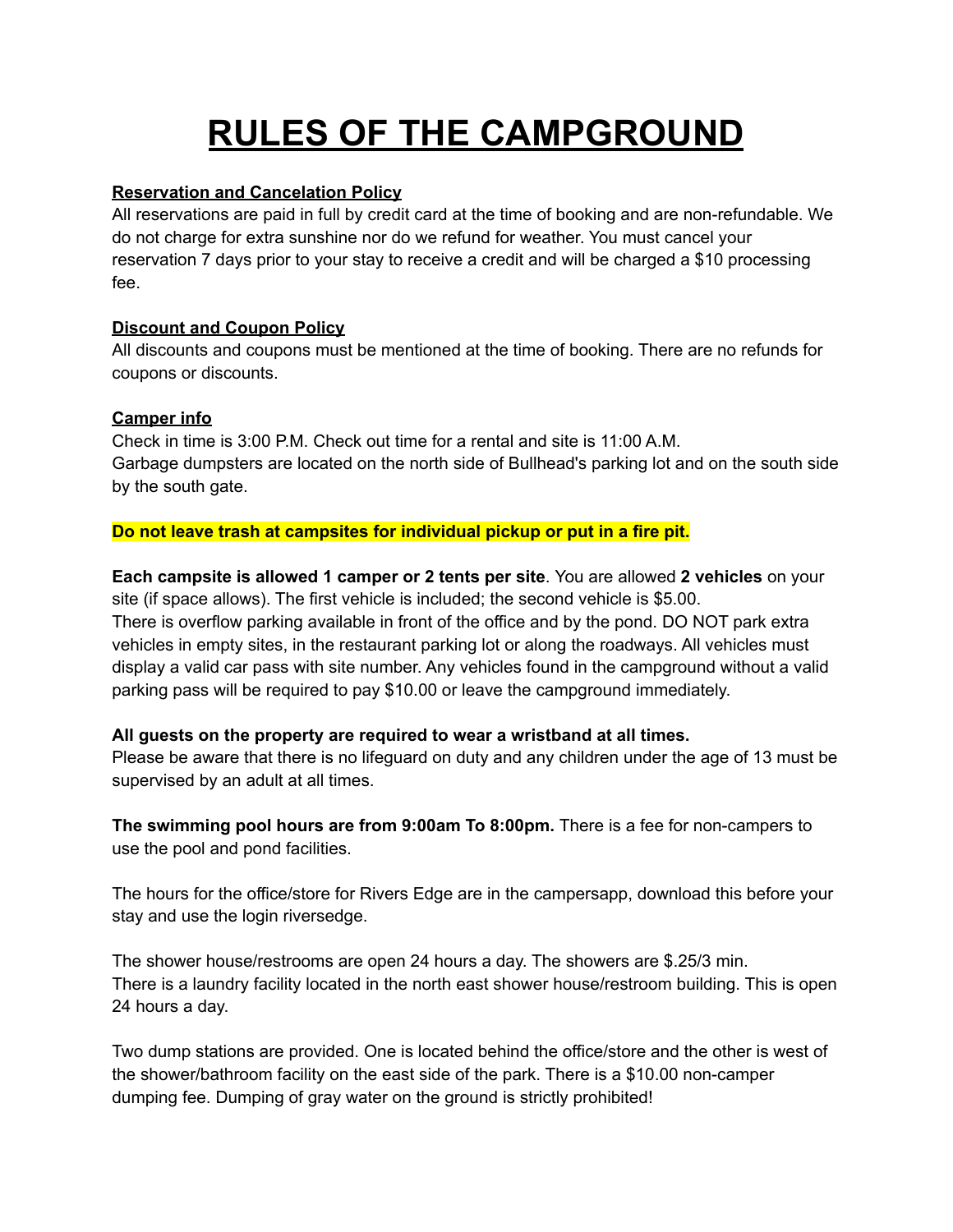Each campsite has 1 fire ring and 1 picnic table; please do not take a picnic table from another site. If more tables are needed please let us know and we will provide them. Campfires are allowed in the provided fire rings ONLY, please do NOT move the fire rings. During DNR burn bans campfires are not permitted.

#### **QUIET TIME**

For the enjoyment of all our campers, especially those with children, we enforce "QUIET HOURS" in the campground from 11:00 P.M. TO 8:00 A.M. There is an 11:00 P.M. curfew for minors, at this time they must return to their campsites.

**CARRY IN'S** Wisconsin State Law 125.32 6A "prohibits patrons from bringing their own alcoholic beverages into a restaurant for consumption. Therefore carry-ins are prohibited at Bullheads Bar and Grill, its patio and beach on the pond.

#### **REGISTRATION AND GUEST INFO**

All campers must check in and register at the office BEFORE setting up camp. You are allowed no more than 6 guests on a site, including children. Your site is priced for 2 adults and 2 children any variation will incur additional charges. All visitors to your site must register at the office and receive a wristband and a vehicle tag.

Guests must know your site number when registering. We cannot give them this information.

You must be at least 21 years of age to camp without being accompanied by a parent.

Alcohol use by underage campers in the park is not tolerated, violators will be asked to leave the park.

Smoking is not allowed on the pond, in the arcade, around the pool or at any playgrounds. **No one under the age of 16 may be left unsupervised on the property**. Parents or legal guardians are responsible for the whereabouts, actions, and safety of their child(ren) while at River's Edge Campground or Oasis Campground.

**Any child under the age of 13 must be accompanied by an adult at the pond/pool area.**

### **GUESTS**

The Camper is responsible for the conduct of their day and overnight guests, and shall be personally liable for any injuries or property damage arising from the actions of such guests. All day guests must register at the office upon arrival, purchase a wristband and leave the campground prior to 10:00 pm. Any day guests failing to leave the Campground prior to such time will be deemed overnight guests and subject to the applicable fees below. If the overnight guests are staying with the Camper in the Camping Unit, there is an overnight fee, per overnight guest, chargeable to Camper and payable upon registration of said overnight guest. Guests are required to have a parking pass displayed in their vehicle.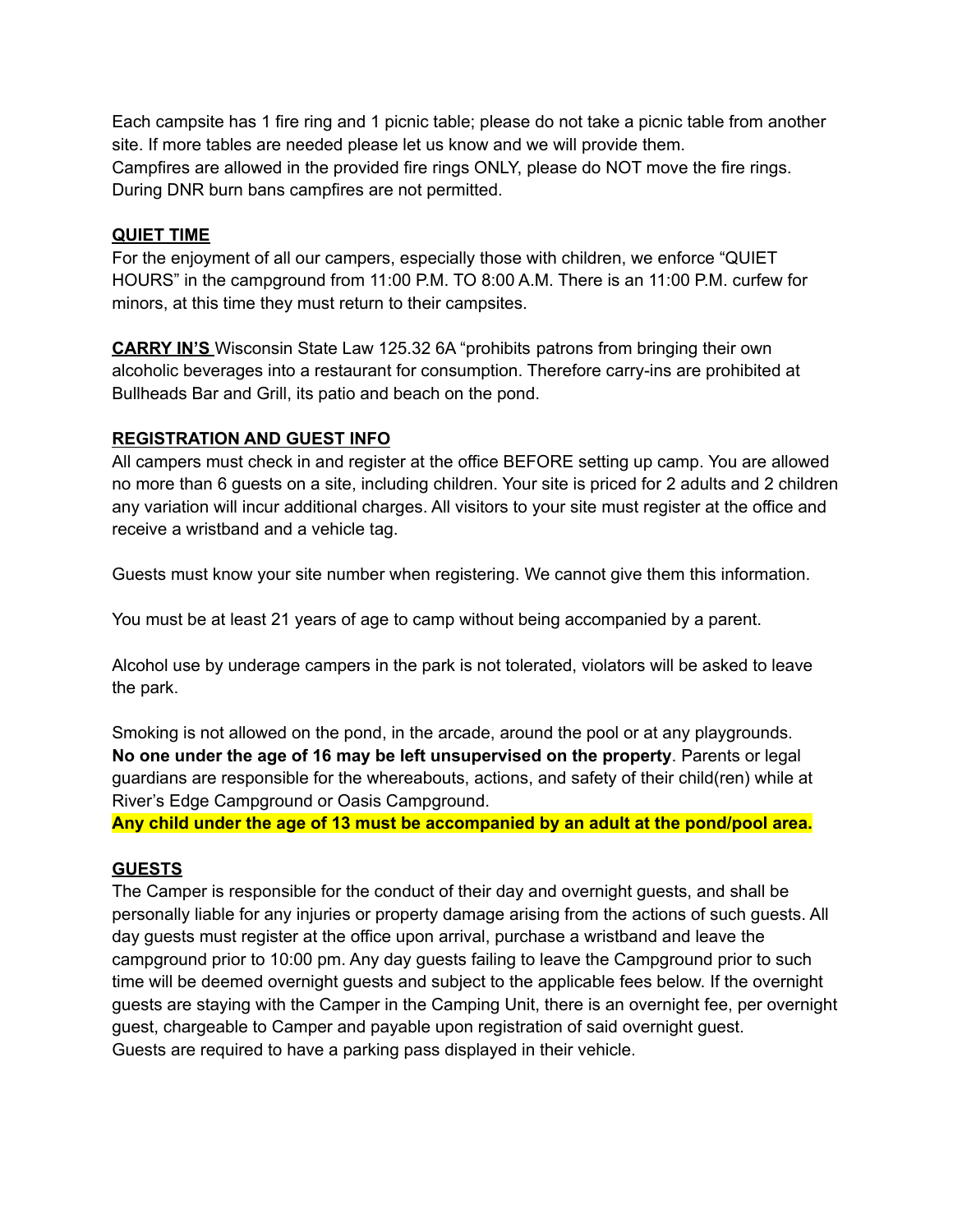#### **GENERAL INFORMATION**

There is a 5 mile per hour speed limit in the campground. This applies to all vehicles including golf carts, pedal cars, bicycles, etc.

Golf Carts are available for rent by availability at the Camp Store. You can reserve a cart in advance by calling 715-344-8058 You may bring in your own cart for a \$20 per day fee or \$40 for the stay. All golf carts must have a tag displayed on it. It must be electric only. Must be accompanied with a copy of certificate of liability insurance. You must have a valid driver's license to drive a golf cart. Be it rented or privately owned. Bicycles must have lights if riding after dark!

ATV's, go carts and remote controlled cars are prohibited in the campground.

Do not trespass on properties surrounding Rivers Edge Campground or Oasis Campground.

No fireworks may be possessed or used on the Campsite or anywhere else in the Campground.

Camper agrees that any photographs taken by C & D Hospitality staff in which they or their family appear may be used for advertising purposes Concealed weapons are not permitted in the Campgrounds.

Do not cut through other campsites walking or with golf carts, bikes, cars etc. **DO NOT WALK THROUGH OTHER CAMPSITES.**

Stay on the paved roads, stay off any lawn areas or group sites. Do not park vehicles on grass in sites that have gravel parking areas provided. If vehicles do not fit on gravel areas they may be parked in the extra parking area in front of the camp store or concessions stand.

#### **Do not cut tree limbs off trees or drive nails into trees.**

Boat launch is located at the entrance to the campgrounds; vehicle/trailer parking is available for overnight campers by reservation.

Do not park your vehicles in the BULLHEADS parking lot. Do not park your boat on the BULLHEADS floating piers. Do not park on or near the volleyball court or by the dumpsters or on unoccupied camp sites.

#### **PETS**

Pets are welcome in the campground as long as they are kept quiet and on a leash. They are never to be left unattended outside your camper. Barking dogs will be required to be removed from the campground. You are expected to clean up after your pets. Pets are not allowed in any buildings, swimming pool area or beach. Fence type dog kennels are not allowed. Dogs must be